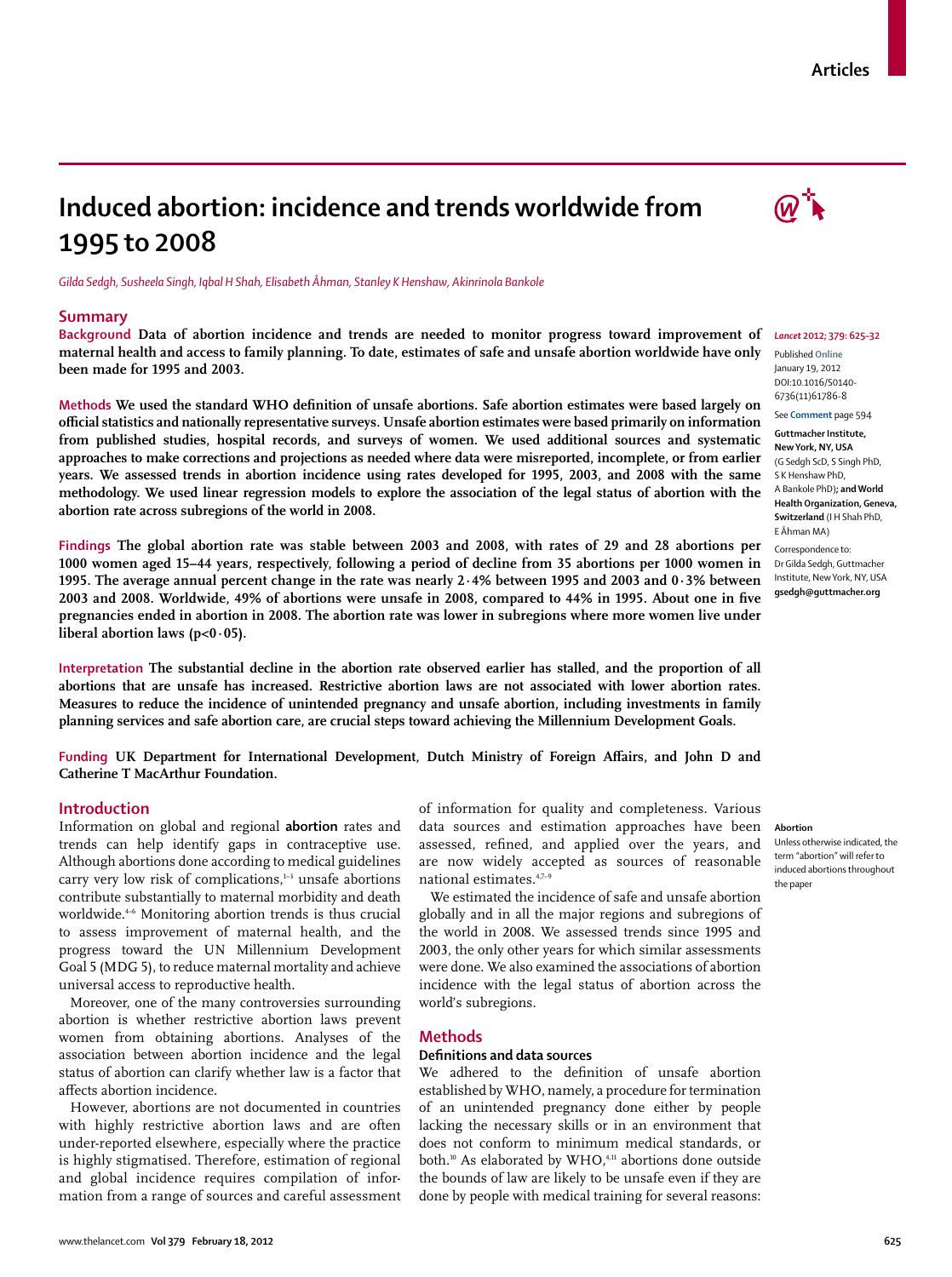such procedures are usually done outside facilities authorised to perform abortions, sometimes in unsanitary conditions; the woman might not receive appropriate postabortion care; medical back-up is unlikely to be immediately available should an emergency arise; and the woman might delay seeking an abortion or seeking care for complications because the abortion is clandestine. Thus, as in previous efforts to estimate abortion incidence and consistent with WHO practice, we used the operational definition of unsafe abortions, which is abortions done in countries with highly restrictive abortion laws, and those that do not meet legal requirements in countries with less restrictive laws. Safe abortions were defined as those that meet legal requirements in countries with liberal laws, or where the laws are liberally interpreted such that safe abortions are generally available. Countries with liberal laws were defined as those where abortion is legal on request or on socioeconomic grounds, either with or without gestational limits; and countries whose laws allow for abortion to preserve the physical or mental health of the woman, if these laws were liberally interpreted, as of 2008. To the best of our knowledge, Hong Kong Special Administrative Region, Israel, New Zealand, South Korea, Spain, and Ethiopia met the latter set of criteria. The classification of countries according to whether their abortion laws are liberal or restrictive is provided in the webappendix and reviewed elsewhere.<sup>12</sup> Although the legal status of abortion and risk associated with the procedure are not perfectly correlated, it is well documented that morbidity and mortality resulting from abortion tend to be high in countries and regions characterised by restrictive abortion laws,<sup>46</sup> and is very low when these are liberal.<sup>1-3</sup>

See **Online** for webappendix

We used empirical evidence of safe abortions done outside the bounds of the law and unsafe abortions done despite liberal laws when this information was available. In India, abortion is legally permitted and available under broad conditions, but many abortions nevertheless take place outside of health services legally authorised to do abortions; some of these are deemed safe and some unsafe.13 In Cambodia, abortion is legal upon request through the first trimester of pregnancy, but half of all abortions nevertheless take place in women's homes and other settings outside of formal facilities:<sup>14</sup> we deemed such abortions to be unsafe. In sub-Saharan Africa, abortion law is liberal in Zambia and South Africa, and abortion is legal if it is to preserve the health of the woman in seven other countries. With the exception of South Africa, however, these laws are largely not implemented, and most abortions in these countries occur under unsafe conditions. Some abortions in South Africa are also still unsafe, despite the more widespread provision of safe abortion services since the liberalisation of abortion law in 1996.<sup>15</sup> Small percentages of abortions are also known to be unsafe in some eastern European and other countries with liberal laws that were formerly part of the Soviet Union.<sup>16</sup> There is evidence that some women rely on unsafe abortions in the USA despite the liberal abortion law,<sup>17,18</sup> and the same is probably true for other developed countries with liberal laws, but these numbers are negligible where they have been estimated.

For the global estimation of both safe and unsafe abortions, we gathered relevant information on abortion incidence in every country and territory, assessed the quality of the information, and made some adjustments to account for misreporting and under-reporting, usually on the basis of indicators related to abortion incidence and quality of reporting, from published studies and reports. The distribution of countries, safe and unsafe abortions, and female populations of reproductive age in the world according to the sources of information used to estimate abortion incidence is summarised in the webappendix. We computed subregional and regional estimates as the sum of the estimates for all countries in these geographical areas.

# **Safe abortions**

57 of the 84 countries and territories with liberal abortion laws have a mechanism for collection of statistics about procedures done. Statistics for 2008 were obtained mainly from published and unpublished reports, websites of official national reporting agencies, and questionnaires given to such agencies by the study team.

We assessed the quality of official reports using feedback from agencies implicated in data collection and from experts who were familiar with reporting of abortion in the countries, including demographers and social scientists, and programme managers, providers, and policy advisers familiar with procedures of reporting of abortions in each country. Issues that affect abortion reporting and assessments of the quality of reports from specific countries have been comprehensively reviewed elsewhere,7,19 and these resources also served as the evidence base for adjustments to the national figures. Where experts deemed that statistics included at least 95% of all abortion procedures, as in several northern and western European countries, no adjustments were made to these reports. For countries with incomplete statistics, we used the same correction factor used to estimate incidence in 2003, when we did not have sufficient evidence of a change in completeness of reporting. The correction factors applied to official statistics ranged from 1·05 to 2·54 (indicating that the reported numbers were increased by 5–154%), and the average of the correction factors was 1·26. Additional details on estimates based on official statistics are available in the webappendix.

For six countries with liberal laws, abortion estimates were only available from nationally representative surveys of women done within 5 years of the year of estimation. The rate of under-reporting from such surveys ranged from 15% to 69% according to studies that were able to validate their findings.<sup>9,20,21</sup> With no such studies validating findings for these six specific countries, we adjusted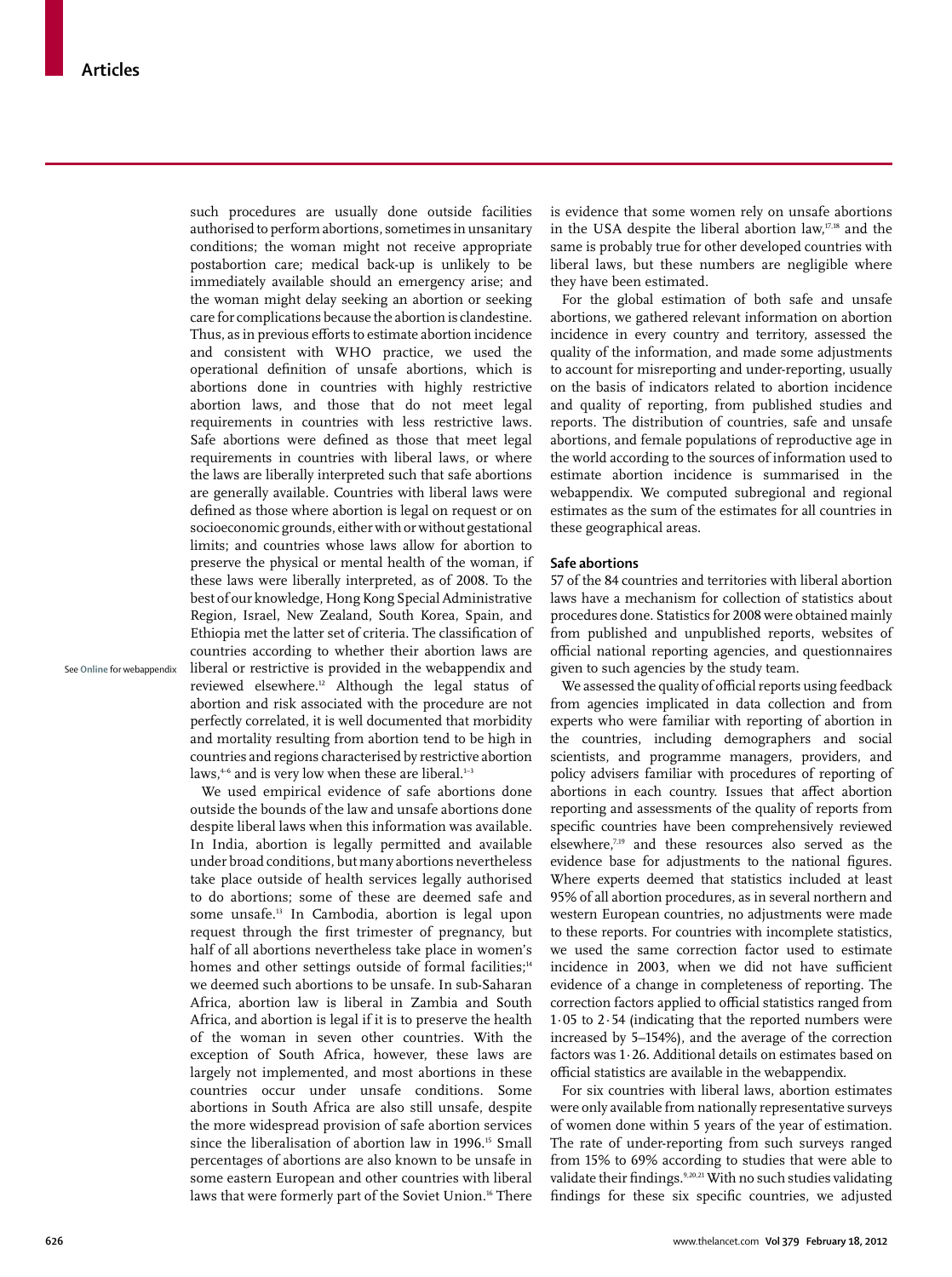survey estimates upward by 20% to account for the minimum expected degree of under-reporting. For several countries, both survey-based estimates and incomplete official reports were available. We projected adjusted survey-based estimates for years earlier than 2008 to 2008 using trend data from official reports. When no evidence of a change in the abortion rate over time was available, either from official reports or other sources, we applied to 2008 the rate for the year nearest to 2008.

For 13 countries and minor territories having no abortion statistics or estimates, including 2% of the female population in countries with predominantly safe abortion, we applied a low-variant (10 abortions per 1000 women), medium-variant (20 abortions per 1000 women), or high-variant abortion rate (50 abortions per 1000 women), based on their contraceptive prevalence and fertility rates, and inferences drawn from information of abortion in similar settings.

# **Unsafe abortions**

The compilation of studies and data on unsafe abortion is an ongoing activity of WHO's Special Programme in Human Reproduction. To estimate abortion incidence, we gathered information from published and unpublished sources obtained from websites of national authorities and non-governmental organisations, data reported to WHO Headquarters and Regional Offices, searches of library databases, and through personal contacts with researchers worldwide. We gave preference to national estimates published in peer-reviewed journals or other reports using widely accepted methodologies; when these reports were absent, we prioritised nationally representative data, mainly hospitalisation records. In the absence of national data, we adjusted information from subnational studies as needed to provide national estimates based on each study's selection criteria. We applied estimates for years other than 2008 to 2008 when there was no evidence to suggest changes in abortion levels. More national-level data were available to inform the estimates for 2008 than for 1995 or 2003, especially for western Asia, middle Africa, and central America, allowing for more accurate estimates for those subregions in 2008.

For countries with available data on numbers of women admitted to hospital for complications from induced and spontaneous abortions, we computed unsafe abortion incidence using a widely used technique that entails (1) subtraction of the likely number of spontaneous abortion cases, and (2) application of an adjustment factor to account for the estimated number of women having abortions who do not need or do not receive treatment. For several countries, published adjustment factors derived from surveys of knowledgeable professionals are available.<sup>22</sup> For others, the factor was assumed to be the same as that in a country with a similar abortion law and health-care infrastructure and a known adjustment factor (webappendix).

As already noted, surveys of women generally underestimate abortion incidence because a large proportion of women do not report their abortions. Under-reporting is even greater in countries with restrictive laws than in countries with liberal laws. Studies indicate that at most half of women in countries with restrictive abortion laws report their abortions, and we used this minimum adjustment for survey-based estimates (webappendix).

For 11 countries representing 5% of women of reproductive age living where abortions are unsafe, we adjusted data from subnational studies to yield national estimates by weighting the results to match the rural and urban composition of the country. A few small countries for which no information was available were assumed to have the same abortion rate as other countries in the region with similar abortion laws, fertility and contraceptive use, or the average rate of other countries in the region to which they belong.

|                                   | 2008   | 2003     | 1995   |  |  |  |  |
|-----------------------------------|--------|----------|--------|--|--|--|--|
| Region and subregion*             |        |          |        |  |  |  |  |
| World                             | 43.8   | 41.6     | 45.6   |  |  |  |  |
| Developed countries <sup>+</sup>  | 6.0    | 6.6      | $10-0$ |  |  |  |  |
| Excluding eastern Europe          | 3.2    | 3.5      | 3.8    |  |  |  |  |
| Developing countriest             | 37.8   | $35 - 0$ | 35.5   |  |  |  |  |
| Excluding China                   | 28.6   | 26.4     | 24.9   |  |  |  |  |
| Estimates by region and subregion |        |          |        |  |  |  |  |
| Africa                            | $6-4$  | 5.6      | 5.0    |  |  |  |  |
| Eastern Africa                    | 2.5    | 2.3      | 1.9    |  |  |  |  |
| Middle Africa                     | 0.9    | 0.6      | 0.6    |  |  |  |  |
| Northern Africa                   | 0.9    | $1-0$    | 0.6    |  |  |  |  |
| Southern Africa                   | 0.7    | 0.3      | 0.7    |  |  |  |  |
| Western Africa                    | 1.8    | 1.5      | 1.6    |  |  |  |  |
| Asia                              | 27.3   | 25.9     | 26.8   |  |  |  |  |
| <b>Eastern Asia</b>               | $10-2$ | $10-0$   | 12.5   |  |  |  |  |
| South-central Asia                | $10-5$ | $9-6$    | 8.4    |  |  |  |  |
| South-eastern Asia                | $5-1$  | 5.2      | 4.7    |  |  |  |  |
| Western Asia                      | $1-4$  | 1.7      | 1.2    |  |  |  |  |
| Europe                            | 4.7    | 4.3      | 7.7    |  |  |  |  |
| Eastern Europe                    | 2.8    | 3.0      | 6.2    |  |  |  |  |
| Northern Europe                   | 0.3    | 0.3      | 0.4    |  |  |  |  |
| Southern Europe                   | 0.6    | 0.6      | 0.8    |  |  |  |  |
| Western Europe                    | 0.4    | $0-4$    | 0.4    |  |  |  |  |
| Latin America                     | $4-4$  | $4-1$    | 4.7    |  |  |  |  |
| Caribbean                         | 0.4    | 0.3      | 0.4    |  |  |  |  |
| Central America                   | 1.1    | 0.9      | 0.9    |  |  |  |  |
| South America                     | $3-0$  | 2.9      | $3-0$  |  |  |  |  |
| Northern America                  | $1-4$  | 1.5      | 1.5    |  |  |  |  |
| Oceania                           | 0.1    | 0.1      | 0.1    |  |  |  |  |

\*Regions and subregions as defined by the UN. †Developed regions are defined here to include Europe, North America, Australia, Japan, and New Zealand; all others are classified as developing.

*Table 1:* **Estimated number of induced abortions (in millions) worldwide and by region, subregion, and year**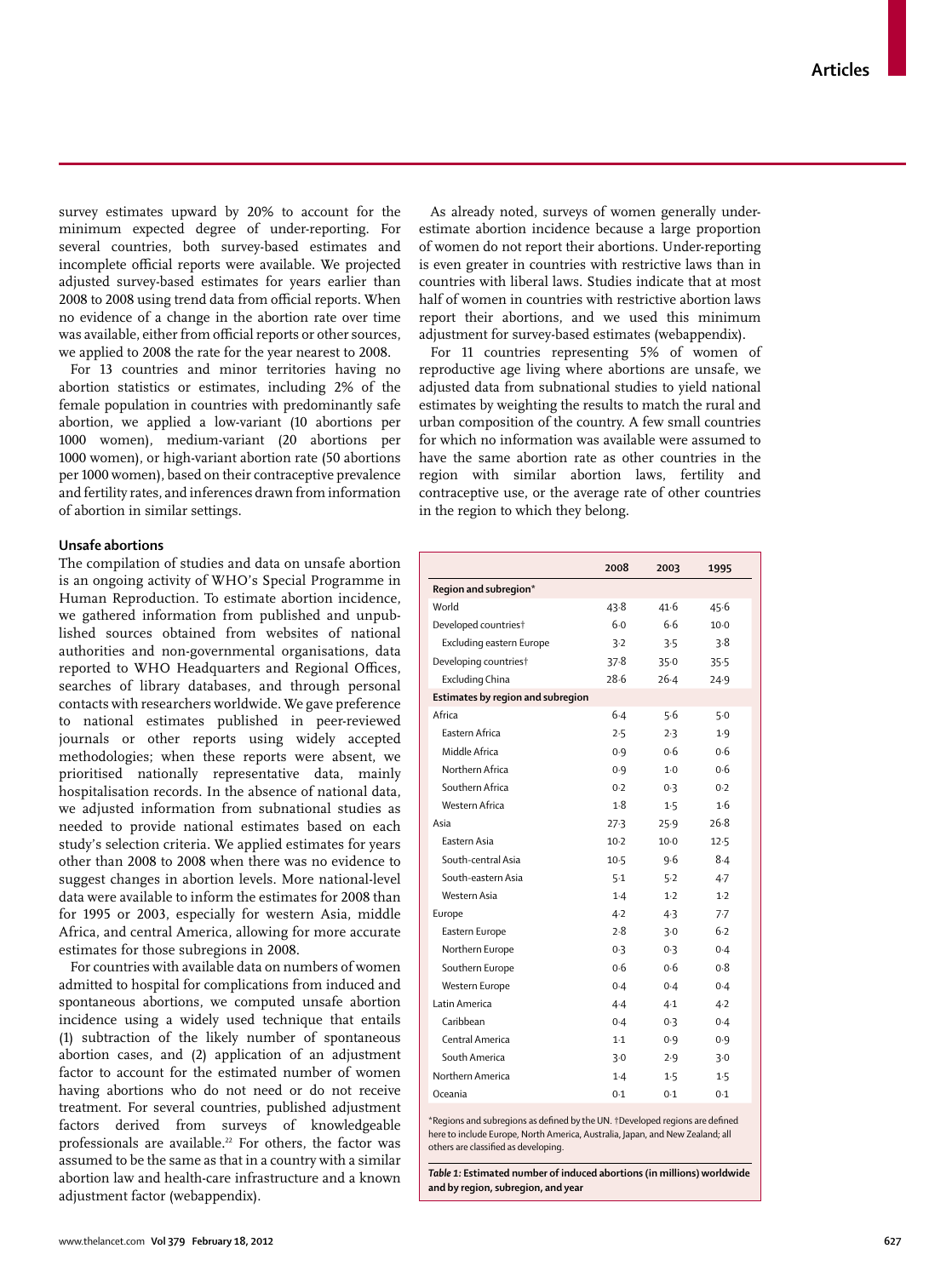## **Certainty of estimates**

Because few of the abortion estimates were based on studies of random samples of women, and because we did not use a model-based approach to estimate abortion incidence, it was not possible to compute confidence intervals based on standard errors around the estimates. Drawing on the information available on the accuracy and precision of abortion estimates that were used to develop the subregional, regional, and worldwide rates, we computed intervals of certainty around these rates (webappendix). We computed wider intervals for unsafe abortion rates than for safe abortion rates. The basis for these intervals included published and unpublished assessments of abortion reporting in countries with liberal laws,<sup>7,19</sup> recently published studies of national unsafe abortion,23–25 and high and low estimates of the numbers of unsafe abortion developed by WHO.<sup>4</sup> The body of countryspecific evidence on abortion has increased with time, and more recent regional and subregional estimates were therefore likely to be more precise than older estimates.

## **Statistical analysis**

We calculated abortion rates (numbers of abortions for every 1000 women aged 15–44 years) using UN Population Division (UNPD) population estimates.<sup>26</sup> We estimated the number of pregnancies as the sum of livebirths (also based on UNPD estimates), abortions, and spontaneous pregnancy losses (miscarriages and stillbirths). Using a model-based approach derived from clinical studies, we estimated that spontaneous pregnancy losses equalled 20% of all births plus 10% of all abortions.<sup>27,28</sup> Regions were defined as they are by the UN Population Division (webappendix).<sup>26</sup>

We examined the associations of the abortion rates in the world's 18 subregions with access to legal abortion, measured as the percent of the female population aged 15–44 years living in countries or territories with liberal abortion laws in 2008. We did univariate linear regression analyses after ensuring that the assumptions of linear regression models were met. We used SPSS version 18 to do the statistical analyses.

|                                             | 2008  |                |                | 2003     |       |              | 1995           |          |       |                |                |          |
|---------------------------------------------|-------|----------------|----------------|----------|-------|--------------|----------------|----------|-------|----------------|----------------|----------|
|                                             | Total | Safe           | Unsafe         | % Unsafe | Total | Safe         | Unsafe         | % Unsafe | Total | Safe           | Unsafe         | % Unsafe |
| Region and subregion                        |       |                |                |          |       |              |                |          |       |                |                |          |
| World                                       | 28    | 14             | 14             | 49%      | 29    | 15           | 14             | 47%      | 35    | 20             | 15             | 44%      |
| Developed countries                         | 24    | 22             | $\mathbf{1}$   | 6%       | 25    | 24           | $\overline{2}$ | 7%       | 39    | 35             | $\overline{4}$ | 9%       |
| <b>Excluding eastern Europe</b>             | 17    | 17             | <0.5           | <0.5%    | 19    | 18           | $\mathbf{1}$   | 3%       | 20    | 20             | $\mathbf{1}$   | 3%       |
| Developing countries                        | 29    | 13             | 16             | 56%      | 29    | 13           | 16             | 55%      | 34    | 16             | 18             | 54%      |
| Excluding China                             | 29    | 8              | 22             | 74%      | 30    | 8            | 22             | 73%      | 33    | 8              | 25             | 76%      |
| Estimates by region and subregion           |       |                |                |          |       |              |                |          |       |                |                |          |
| Africa                                      | 29    | $\mathbf{1}$   | 28             | 97%      | 29    | <0.5         | 29             | 98%      | 33    | <0.5           | 33             | 99%      |
| Eastern Africa                              | 38    | $\overline{2}$ | 36             | 96%      | 39    | <0.5         | 39             | 100%     | 41    | <0.5           | 41             | 100%     |
| Middle Africa                               | 36    | <0.5           | 36             | 100%     | 26    | <0.5         | 26             | 100%     | 35    | <0.5           | 35             | 100%     |
| Northern Africa                             | 18    | <0.5           | 18             | 98%      | 22    | <0.5         | 22             | 100%     | 17    | $\mathbf{1}$   | 17             | 96%      |
| Southern Africa                             | 15    | $\overline{7}$ | 9              | 58%      | 24    | 5            | 18             | 77%      | 19    | <0.5           | 19             | 100%     |
| Western Africa                              | 28    | <0.5           | 28             | 100%     | 27    | <0.5         | 27             | 100%     | 37    | <0.5           | 37             | 100%     |
| Asia                                        | 28    | 17             | 11             | 40%      | 29    | 18           | 11             | 38%      | 33    | 21             | 12             | 37%      |
| <b>Eastern Asia</b>                         | 28    | 28             | <0.5           | <0.5%    | 28    | 28           | <0.5           | <0.5%    | 36    | 36             | < 0.5          | <0.5%    |
| South-central Asia                          | 26    | 9              | 17             | 65%      | 27    | 9            | 18             | 66%      | 28    | 6              | 22             | 78%      |
| Southeastern Asia                           | 36    | 14             | 22             | 61%      | 39    | 16           | 23             | 59%      | 40    | 16             | 24             | 60%      |
| Western Asia                                | 26    | 11             | 16             | 60%      | 24    | 16           | 8              | 34%      | 32    | 18             | 13             | 42%      |
| Europe                                      | 27    | 25             | $\overline{2}$ | 9%       | 28    | 25           | 3              | 11%      | 48    | 43             | 6              | 12%      |
| Eastern Europe                              | 43    | 38             | 5              | 13%      | 44    | 39           | 5              | 12%      | 90    | 78             | 12             | 13%      |
| Northern Europe                             | 17    | 17             | <0.5           | <0.5%    | 17    | 17           | <0.5           | <0.5%    | 18    | 17             | $\mathbf{1}$   | 8%       |
| Southern Europe                             | 18    | 18             | <0.5           | <0.5%    | 18    | 15           | 3              | 18%      | 24    | 22             | 3              | 12%      |
| <b>Western Europe</b>                       | 12    | 12             | <0.5           | <0.5%    | 12    | 12           | <0.5           | <0.5%    | 11    | 11             | <0.5           | <0.5%    |
| Latin America                               | 32    | $\overline{2}$ | 31             | 95%      | 31    | $\mathbf{1}$ | 30             | 96%      | 37    | $\overline{2}$ | 35             | 95%      |
| Caribbean                                   | 39    | 21             | 18             | 46%      | 35    | 19           | 16             | 45%      | 50    | 27             | 23             | 47%      |
| Central America                             | 29    | <0.5           | 29             | 100%     | 25    | <0.5         | 25             | 100%     | 30    | <0.5           | 30             | 100%     |
| South America                               | 32    | <0.5           | 32             | 100%     | 33    | < 0.5        | 33             | 100%     | 39    | <0.5           | 39             | 100%     |
| Northern America                            | 19    | 19             | <0.5           | <0.5%    | 21    | 21           | <0.5           | <0.5%    | 22    | 22             | <0.5           | <0.5%    |
| Oceania                                     | 17    | 14             | $\overline{2}$ | 15%      | 18    | 15           | 3              | 16%      | 21    | 17             | 5              | 22%      |
| *Abortions per 1000 women aged 15-44 years. |       |                |                |          |       |              |                |          |       |                |                |          |

*Table 2:* **Estimated safe and unsafe abortion rates\* worldwide and by region, subregion, and year**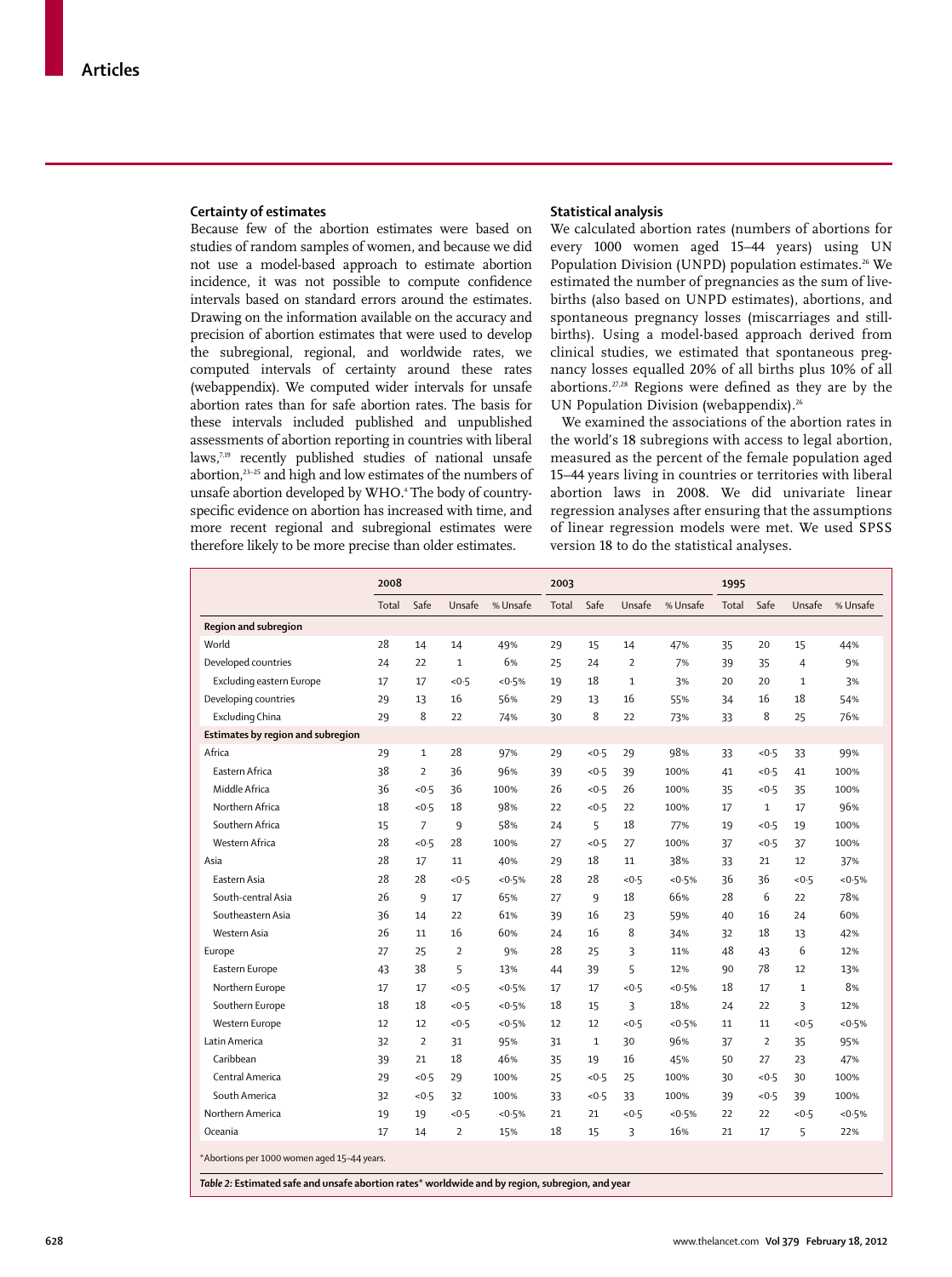# **Role of the funding source**

The sponsors of the study had no role in study design, data collection, data analysis, data interpretation, or writing of the report. The corresponding author had full access to all the data in the study and had final responsibility for the decision to submit for publication.

#### **Results**

An estimated 43·8 million abortions occurred in 2008, compared with 41·6 million in 2003, and 45·6 in 1995 (table 1). About 78% of all abortions took place in the developing world in 1995, and increased to 86% in 2008, whereas the proportion of all women of reproductive age who live in the developing world rose from 80% to 84% in the same interval. Since 2003, the number of abortions fell by 0·6 million in the developed world, but increased by 2·8 million in developing countries. The estimated annual number of abortions rose moderately in Africa and Asia, and slightly in the Latin America region; it fell slightly in Europe and North America and held steady in Oceania (table 1).

Although absolute numbers of abortions might increase as a result of population growth, the abortion rate per 1000 women is not affected by this factor. Some 28 abortions occurred for every 1000 women aged 15–44 years in 2008, compared with 29 in 2003 (table 2). Taking into account the certainty intervals around these numbers (webappendix), this difference was not deemed meaningful. This insubstantial change in the rate follows a period of notable decline from 35 abortions per 1000 women in 1995, representing an average annual decline of almost 2·4% between 1995 and 2003, compared with 0·3% between 2003 and 2008.

In 2008, the estimated rate was 24 in the developed world and 29 in the developing world. Abortion rates have been fairly stable at the regional level since 2003, following small declines in some regions, most notably Europe, between 1995 and 2003 (figure 1).

The abortion rates in the African subregions ranged from 15 (southern Africa) to 38 (eastern Africa) in 2008 (table 2). The fluctuation in the rates for middle and southern Africa since 1995 reflects differences in the quality of data available over time; the lower rate in southern Africa in 2008 also probably reflects in part a decrease in abortion incidence.

Abortion rates across the Asian subregions ranged from 26 (south central and western Asia) to 36 (southeastern Asia) in 2008 (table 2). The high rate in southeastern Asia is partly due to the high incidence in Vietnam, which comprises 15% of the population in this subregion. The estimated abortion rates held steady in the Asian subregions between 2003 and 2008 (table 2).

In 2008, the lowest subregional rate worldwide was in western Europe (12) and the highest was in eastern Europe (43; table 2). The rates in the European subregions were unchanged since 2003. The steady rates in Eastern and Southern Europe follow sharp drops in the rate



*Figure 1:* **Trends in abortion rate by geographic region from 1995 to 2008**

|                            | 2008 | 2003 | 1995 |  |  |  |
|----------------------------|------|------|------|--|--|--|
| Region and subregion       |      |      |      |  |  |  |
| World                      | 21%  | 20%  | 22%  |  |  |  |
| Developed countries        | 26%  | 28%  | 36%  |  |  |  |
| Excluding eastern Europe   | 17%  | 19%  | 20%  |  |  |  |
| Developing countries       | 20%  | 19%  | 20%  |  |  |  |
| Excluding China            | 18%  | 17%  | 16%  |  |  |  |
| <b>Estimates by region</b> |      |      |      |  |  |  |
| Africa                     | 13%  | 12%  | 12%  |  |  |  |
| Asia                       | 22%  | 22%  | 21%  |  |  |  |
| Europe                     | 30%  | 32%  | 42%  |  |  |  |
| Latin America              | 25%  | 22%  | 23%  |  |  |  |
| Northern America           | 19%  | 21%  | 22%  |  |  |  |
| Oceania                    | 14%  | 16%  | 17%  |  |  |  |
|                            |      |      |      |  |  |  |

\*Pregnancies include live births, abortions, and miscarriages.

*Table 3:* **Estimated percent of all pregnancies\* that ended in abortion, worldwide and by region, subregion, and year**



*Figure 2:* **Association of abortion rate with prevalence of liberal abortion laws by subregion in 2008**

between 1995 and 2003. The abortion rate declined modestly in Oceania between 1995 and 2008.

Worldwide, 49% of abortions were unsafe in 2008, up from 44% in 1995 (table 2). Nearly all (97%) abortions were unsafe in Africa in 2008 (table 2). The proportions of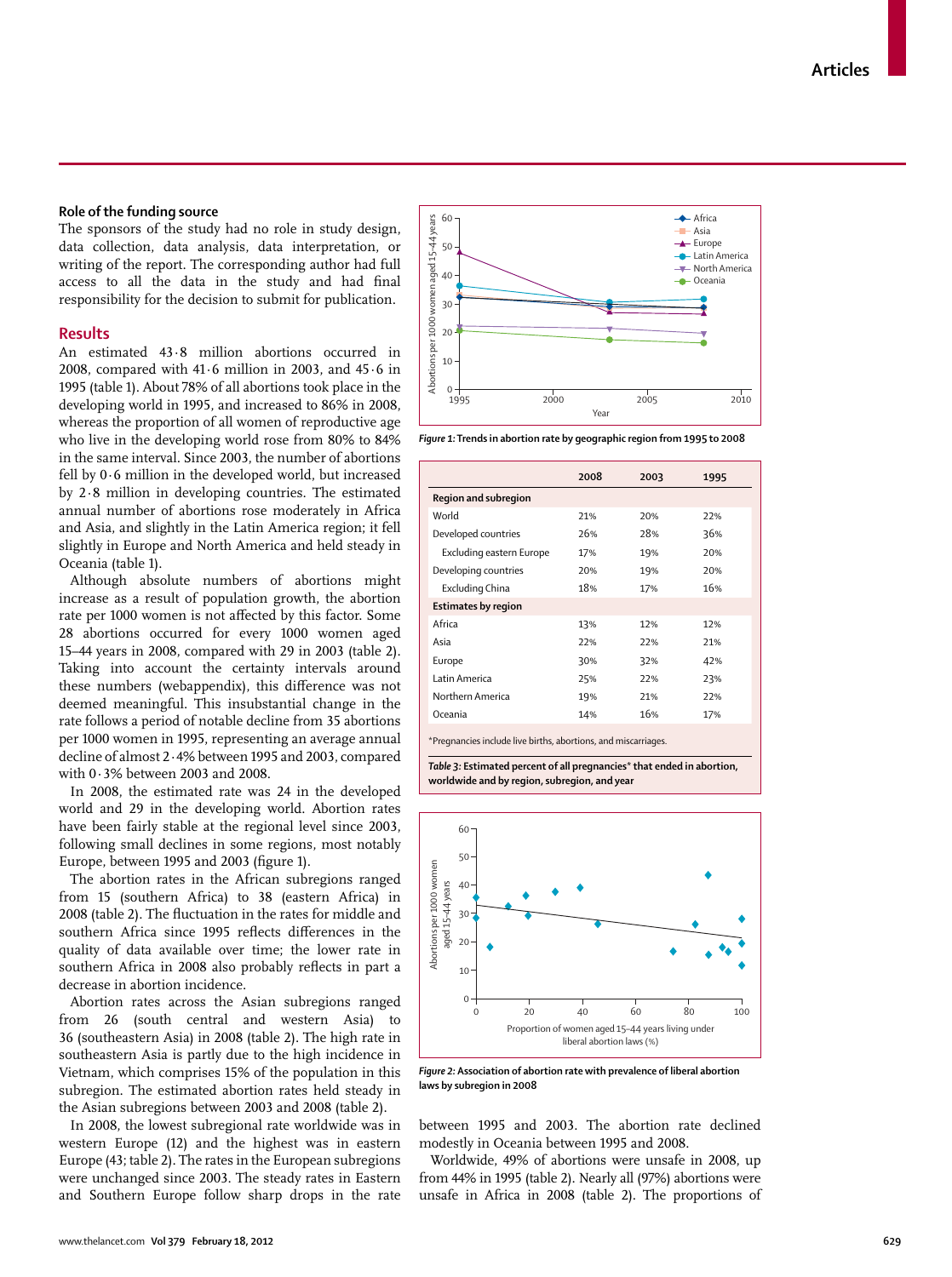abortions that are unsafe vary widely across Asia, from a negligible proportion in eastern Asia to 65% in south central Asia (table 2). The estimated proportion of abortions that are unsafe increased most in western Asia, partly as a result of declines in the incidence of safe abortion. Some 91% of abortions in Europe are safe (table 2). Practically all the unsafe abortions in Europe take place in eastern Europe, where 13% of abortions were unsafe in 2008.

The estimated worldwide proportion of pregnancies that end in abortion was 21% in 2008, 20% in 2003, and 22% in 1995 (table 3). In the developed world, abortion declined as a percent of all pregnancies from 36% in 1995, to 26% in 2008. It held steady at 19–20% of pregnancies in the developing world (table 3). The proportion of pregnancies that end in abortion was lower in developing regions than in developed regions, partly because birth rates were higher in developing regions. The sharp decline in the proportion of pregnancies that ended in abortion in the developed world since 1995 was concentrated in eastern Europe (data not shown). This proportion also declined modestly in North America and Oceania.

In 2008, the abortion rate was lower in subregions where larger proportions of the female population lived under liberal laws than in subregions where restrictive abortion laws prevailed (β coefficient for the association based on a linear regression model  $0.11$ , p< $0.05$ ; figure 2).

#### *Panel:* **Research in context**

#### **Systematic review**

Global and regional estimates of safe and unsafe abortion incidence had been made and published previously for 1995 and 2003.<sup>43,49</sup> These estimates revealed a decline in the global abortion rate in 1995–2003. The proportion of abortion that were unsafe however increased during that time. The estimates for 2003 have since been used in research estimating the incidence of unintended pregnancy<sup>50</sup> and quantifying the benefits of investing in family planning.40 Since 2003, much new information on abortion incidence has become available. Many countries with liberal abortion laws compile annual counts of abortions done,<sup>7</sup> and new estimates of abortion incidence in countries with restrictive abortion laws have been published and used to develop updated subregional, regional, and global estimates of unsafe abortion.<sup>4</sup> The present paper brings together the available evidence to estimate abortion incidence in 2008 and to make comparisons with estimates made for 1995 and 2003. We gathered all relevant statistics and estimates, assessed the quality of the information, and made adjustments as needed to account for misreporting and under-reporting.

#### **Interpretation**

The results show that the previously observed decline in the global abortion rate stalled between 2003 and 2008, and that the proportion of all abortions that are unsafe has increased. The halt in the abortion rate coincides with the UN finding of a plateau in contraceptive uptake worldwide. We also find that abortion rates are lower in subregions characterised by liberal abortion laws than in subregions characterised by restrictive laws. Unsafe abortions and deaths and disabilities resulting from them are entirely preventable, yet 13% of all maternal deaths continue to be the result of unsafe abortions. Abortion-related mortality is found to be higher in subregions where restrictive abortion laws prevail.<sup>4</sup> Our findings point to a dire need to invest in efforts to reduce unintended pregnancies and unsafe abortions in order to advance the MDG goals related to maternal health.

#### **Discussion**

Our findings show that the substantial decline in the abortion rate observed between 1995 and 2003 has tapered off, and the proportion of abortions that are unsafe has increased since 1995, such that nearly half of all abortions worldwide were unsafe in 2008.

Our estimates of the rates of unsafe abortion across countries and regions tend to align with independent subnational, national, and regional research of the incidence of abortion-related morbidity and mortality, where such evidence exists. However, among the abortions classified as either safe or unsafe, there is a spectrum of risk associated with the procedure that depends on factors such as training of providers, abortion methods used, and the extent to which abortions are done under hygienic conditions. This risk range is not represented in the simple classification system we used because detailed information about abortion provision was unavailable for most countries.

Evidence from various countries, including some with highly restrictive abortion laws, suggests that the use of misoprostol as an abortifacient has been spreading.24,29–31 Although clandestine medical abortions are likely to be of lower risk than other clandestine abortions, there is substantial variation in medical abortion regimens used illegally, and complications such as prolonged and heavy bleeding and incomplete abortions are associated with use of incorrect dosages.<sup>30</sup> Thus, these procedures are on the whole classified as unsafe.

The safety of an abortion procedure is also affected by the gestational age at the time of the abortion. Women might delay seeking an abortion where abortion laws are restrictive or abortion is widely stigmatised, and the prevalence of late abortions might change with time.<sup>32</sup> Research on gestational age at abortion is extremely scarce and this represents a gap in research on unsafe abortion.

Statistics on abortion incidence are prone to misreporting for many reasons, as elaborated in reviews of abortion estimation methodologies.<sup>8,9</sup> These potential sources of error include omission of private sector abortions; inclusion of spontaneous abortions in some official reports; undercounting of medical abortions; under-reporting of induced abortions in surveys of women, and misclassification of abortion-related complications in hospitalisation records. We used various sources, including published studies, models based on biological data, and input from key informants, to assess the magnitude of these biases and to correct for them. We expect that the range of random error in country-specific estimates narrows when these are aggregated to the subregional and regional levels. We developed certainty intervals to account for the remaining imprecision in the estimates.

Changes in abortion incidence between 1995 and 2008 are not explained by the age distribution of women 15–44 worldwide. The proportion of 15–44 year-olds who are aged 15–29 years (the age range at which abortion is most prevalent)<sup>33,34</sup> declined by less than 4% over these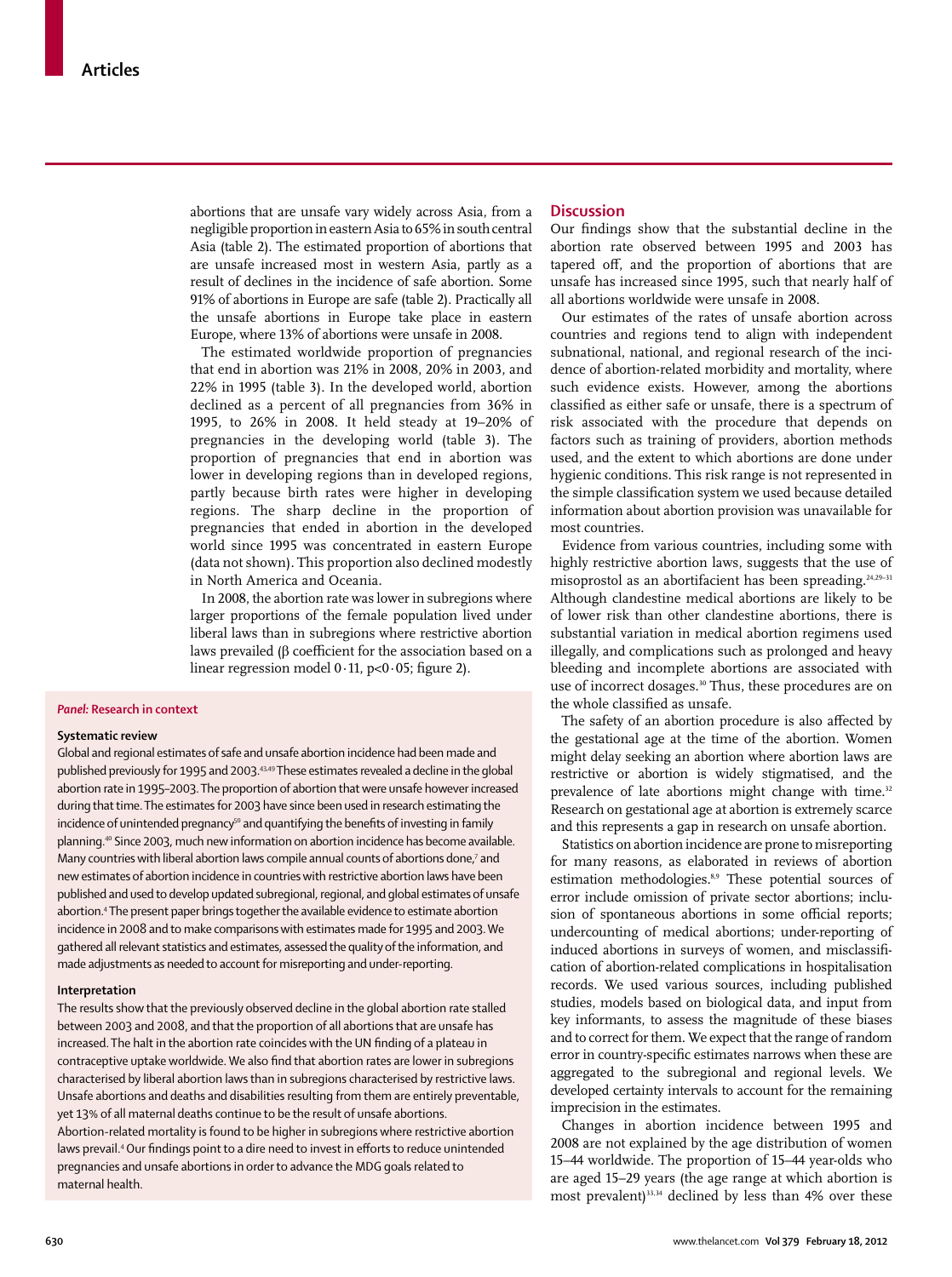13 years<sup>35</sup> whereas the abortion rate per 1000 women aged 15–44 years declined by 19%. Other trends that could affect the abortion rate, and for which representative data at the subregional and regional levels are not readily available, include a rise in women's age at marriage, increased prevalence of sexual activity among unmarried women, and growing proportions of women in the labour force resulting in more prevalent and more strongly held desires to control the timing of births.

We found that the proportion of women living under liberal abortion laws is inversely associated with the abortion rate in the subregions of the world. Other studies have found that abortion incidence is inversely associated with the level of contraceptive use, especially where fertility rates are holding steady,<sup>36-38</sup> and there is a positive correlation between unmet need for contraception and abortion levels.<sup>36</sup> The unmet need for modern contraception is lower in subregions dominated by liberal abortion laws than in those dominated by restrictive laws, and this might help explain the observed inverse association between liberal laws and abortion incidence.39 Global levels of unmet need and contraceptive use seem to have stalled in the past decade: the percent of married women with unmet need for contraception fell by 0·2 percentage points per year in 1990–2000, but essentially did not change in 2000–2009.39 Family planning services seem to not be keeping up with the increasing demand driven by the increasingly prevalent desire for small families and for better control of the timing of births.<sup>40</sup>

The most recent progress report on the MDGs shows that the gap between developed and developing countries is largest with respect to maternal health.<sup>41</sup> This gap is mirrored in the sharp difference in the incidence of unsafe abortion between the developed and developing regions. Within developing countries, more liberal abortion laws are associated with fewer health consequences from unsafe abortion. Abortion mortality fell greatly after the liberalisation of the abortion law in South Africa.<sup>42,43</sup> In Nepal, where abortion was made legal on broad grounds in 2002, abortion-related complications fell from 54% to 28% of all maternal morbidities treated at relevant facilities between 1998 and 2009.<sup>44</sup> Recent national trends in abortion-related morbidity and mortality in Ethiopia, where the law was liberalised in 2005, are not yet known, but access to equipment and training of providers in safe abortion care increased since 2005,45 and a study in one large hospital found that the ratio of abortion complications to livebirths declined significantly between 2003 and 2007.<sup>46</sup>

Various developing countries have broadened the grounds under which abortion is legal in recent years.<sup>47</sup> However, a liberal abortion law alone does not ensure the safety of abortions. Other necessary steps include the dissemination of knowledge about the law to providers and women, the development of health-service guidelines for abortion provision, the willingness of providers to obtain training and provide abortion services, and government commitment to provide the resources needed to ensure access to abortion services, including in remote areas.

Although research indicates that the annual number of maternal deaths has declined in recent years, the WHO estimates that the proportion of maternal deaths due to unsafe abortion remained at 13% in 2008 as in 2003.<sup>4</sup> Death due to unsafe abortion remains an important and avoidable occurrence, as do the health and social and economic consequences of unsafe abortion.<sup>12,48</sup>

Constraints on accurately measuring abortion levels have become more prevalent over the years where private sector abortions, medical abortions, and the stigmatisation of abortion have become more common, since all these factors tend to increase the level of underreporting. If abortion estimation is to remain feasible, investments must be made in further refining and applying research methods for measuring abortion incidence.

We found that abortions continue to occur in measurable numbers in all regions of the world, regardless of the status of abortion laws. Unintended pregnancies occur in all societies, and some women who are determined to avoid an unplanned birth will resort to unsafe abortions if safe abortion is not readily available, some will suffer complications as a result, and some will die. Measures to reduce the incidence of unintended pregnancy and unsafe abortion—including improving access to family planning services and the effectiveness of contraceptive use, and ensuring access to safe abortion services and post-abortion care—are crucial steps toward achieving the MDGs (panel).

#### **Contributors**

GS and EA compiled information sources and led the estimation of the incidence of safe abortion (GS) and unsafe abortion (EA). SS, IHS, SKH, and AB provided technical assistance during the data collection and estimation of abortion incidence. GS wrote and revised the report. All other authors provided substantive input on drafts of the report. All authors have seen and approved the final version of the report.

#### **Confl icts of interest**

We declare that we have no conflicts of interest.

#### **Acknowledgments**

This study was funded by the UK Department of International Development, the Dutch Ministry of Foreign Affairs, and the John D and Catherine T MacArthur Foundation. The estimation of unsafe abortion was developed and commissioned by WHO and some of these estimates have been published previously.<sup>4</sup> The estimation of safe abortion and the compilation of worldwide levels was led by the Guttmacher Institute. The authors alone are responsible for the views expressed in this paper and they do not necessarily represent the decisions, policy, or views of their institutions or those of funding agencies. We thank Alyssa Tartaglione, Rubina Hussain, and Michelle Eilers for their assistance with obtaining and managing data and preparing the manuscript.

#### **References**

- Bartlett LA, Berg CJ, Shulman HB, et al. Risk factors for legal induced abortion-related mortality in the United States. *Obstet Gynecol* 2004; **103:** 729–37.
- Henshaw SK. How safe is therapeutic abortion? In: Teoh ES, Ratnam SS, Macnaughton M, eds. The Current Status of Gynaecology and Obstetrics Series*,* vol 5. Carnforth, UK: Parthenon Publishing Group, 1993: 31–41.